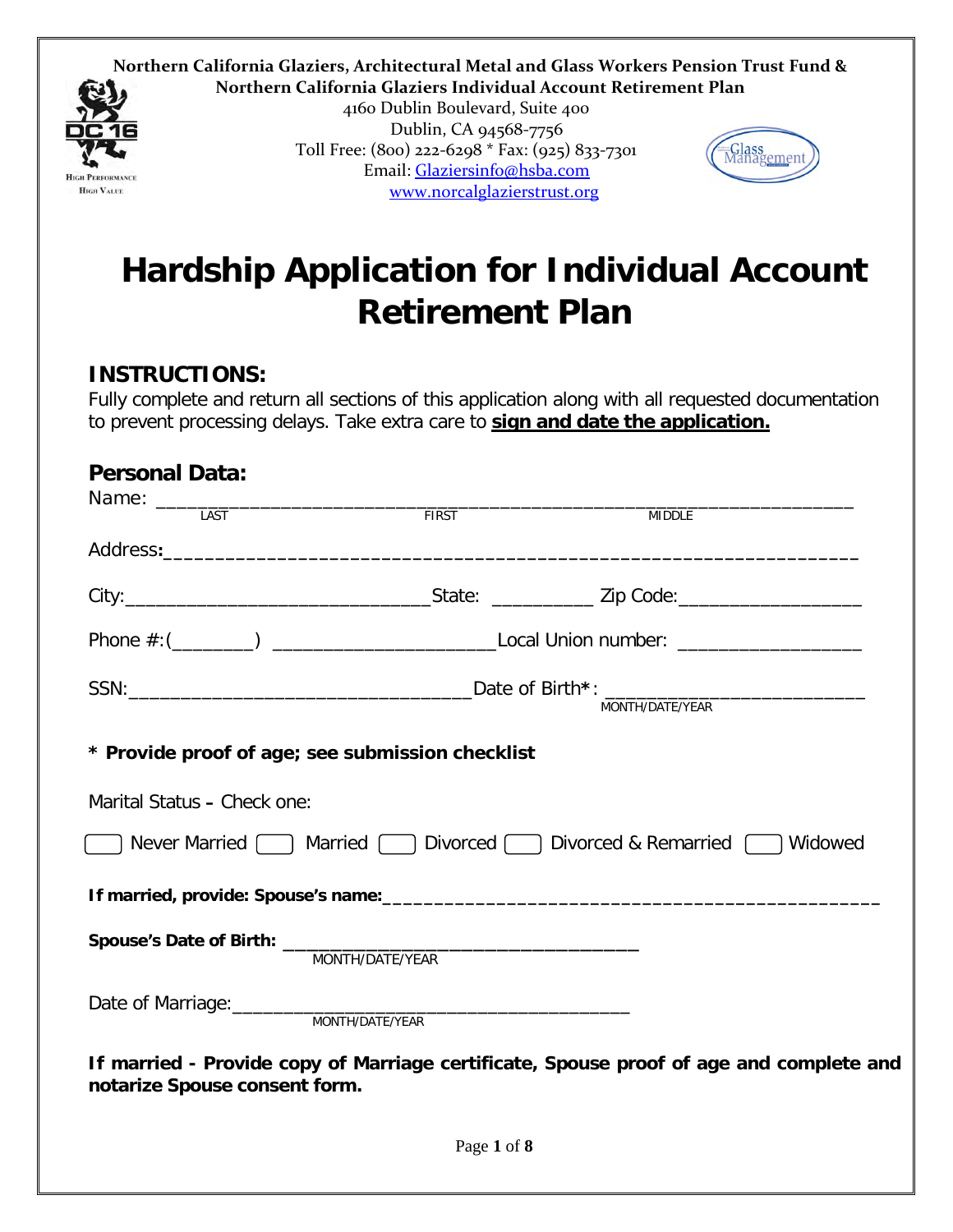| Northern California Glaziers, Architectural Metal and Glass Workers Pension Trust Fund &<br>Northern California Glaziers Individual Account Retirement Plan<br>4160 Dublin Boulevard, Suite 400<br>Dublin, CA 94568-7756 |                                                                                                                |            |  |  |  |  |
|--------------------------------------------------------------------------------------------------------------------------------------------------------------------------------------------------------------------------|----------------------------------------------------------------------------------------------------------------|------------|--|--|--|--|
| <b>HIGH PERFORMANCE</b><br><b>HIGH VALUE</b>                                                                                                                                                                             | Toll Free: (800) 222-6298 * Fax: (925) 833-7301<br>Email: Glaziersinfo@hsba.com<br>www.norcalglazierstrust.org | Aanagement |  |  |  |  |
| If divorced, provide:                                                                                                                                                                                                    |                                                                                                                |            |  |  |  |  |
|                                                                                                                                                                                                                          |                                                                                                                |            |  |  |  |  |
|                                                                                                                                                                                                                          |                                                                                                                |            |  |  |  |  |
|                                                                                                                                                                                                                          |                                                                                                                |            |  |  |  |  |
|                                                                                                                                                                                                                          |                                                                                                                |            |  |  |  |  |
|                                                                                                                                                                                                                          |                                                                                                                |            |  |  |  |  |

**Provide a copy of the Final Judgement of Dissolution of Marriage; and**

**Property/Marital Settlement agreement, and/or Qualified Domestic Relations Order (QDRO) for each occurrence.**

### **Eligibility** – **Please check the eligibility requirement that applies:**

| Medical expenses deductible under Code Section 213 (d).                     |  |  |  |  |  |  |
|-----------------------------------------------------------------------------|--|--|--|--|--|--|
| The purchase of a principal residence.                                      |  |  |  |  |  |  |
| Tuition and related educational fees for the next 12 months of post-        |  |  |  |  |  |  |
| secondary education.                                                        |  |  |  |  |  |  |
| To prevent eviction or foreclosure of principal residence.                  |  |  |  |  |  |  |
| Burial or funeral expenses for a deceased Parent, spouse, child or          |  |  |  |  |  |  |
| dependant.                                                                  |  |  |  |  |  |  |
| Expenses for the repair of damage to principal residence that would qualify |  |  |  |  |  |  |
| for the casualty deduction under Section 165 of the code.                   |  |  |  |  |  |  |
|                                                                             |  |  |  |  |  |  |

### **Please see attached document for submissions required to support your application.**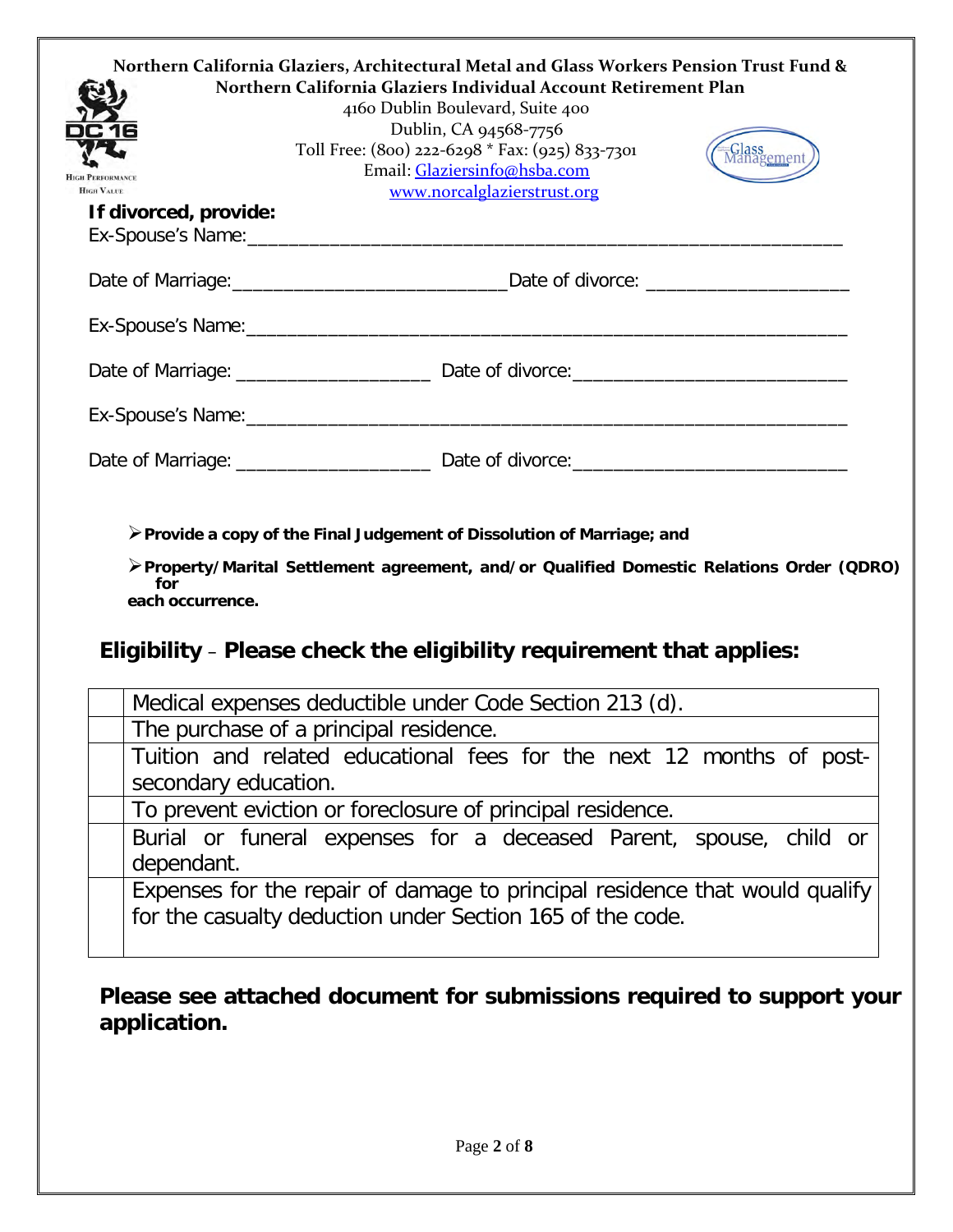



4160 Dublin Boulevard, Suite 400 Dublin, CA 94568-7756 Toll Free: (800) 222-6298 \* Fax: (925) 833-7301 Email: [Glaziersinfo@hsba.com](mailto:Glaziersinfo@hsba.com) [www.norcalglazierstrust.org](http://www.norcalglazierstrust.org/)



### **PAYMENT REQUEST**

### **Conditions for Hardship Distribution.**

No hardship distribution shall be made unless the Board, based upon the Participant's representation and such other facts as are known to the Board, determines that the following conditions are satisfied:

- The distribution is not in excess of the amount of the immediate and heavy financial need of the Participant plus any amounts necessary to pay income taxes or penalties reasonable anticipated resulting from the distribution.
- The Participant has obtained all distributions, other than Hardship distributions, and all non-taxable loans currently available under the qualified retirement plans maintained by the Participant's Employer.

**Dollar amount required to relieve immediate and heavy financial need including** 

**anticipated income taxes and penalties): \$ \_\_\_\_\_\_\_\_\_\_\_\_\_\_\_\_\_\_\_\_\_\_\_\_\_\_\_\_\_**

### **If you are absent from the industry, please complete:**

I,\_\_\_\_\_\_\_\_\_\_\_\_\_\_\_\_\_\_\_\_\_\_\_\_\_\_\_\_\_\_\_\_\_\_\_\_\_\_\_, am not working, nor have I worked any hours

in any capacity (whether union or non-union) in the Glazing Industry in Northern or Central California (including Northern Nevada), since the following date: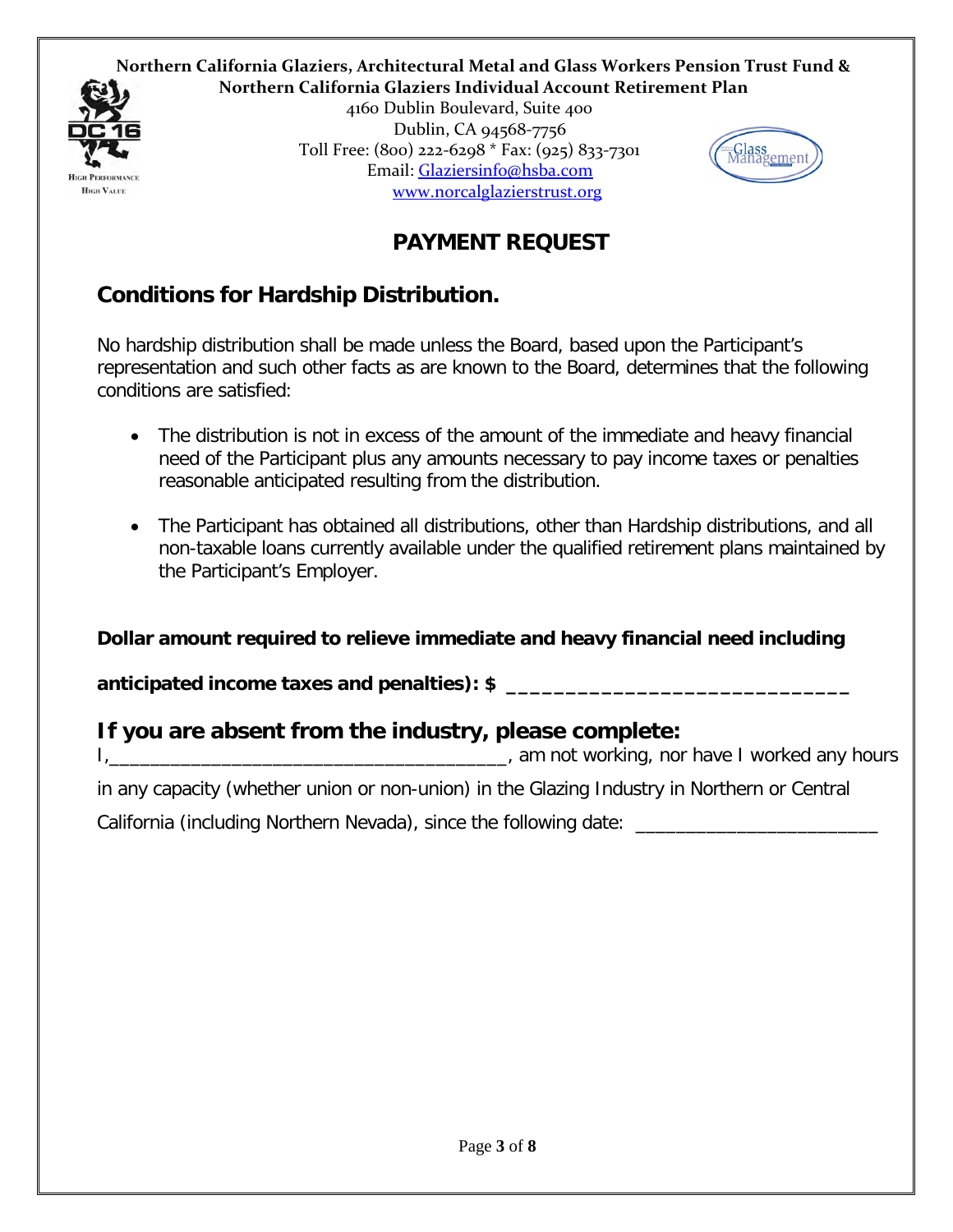

**NOTARIZED SPOUSE CONSENT**

I understand that my Spouse is applying for a lump sum hardship withdrawal and that consenting to this withdrawal will affect my future benefits. **I hereby consent to my spouse's election to receive all or part of our individual account retirement plan benefit as a lump sum hardship withdrawal which I understand is a form other than a qualified joint and survivor annuity. I understand that this means that the amount distributed at this time will not be paid to me in the event my spouse predeceases me.**

| <b>DATE</b>                      |                                                                                                                |
|----------------------------------|----------------------------------------------------------------------------------------------------------------|
|                                  |                                                                                                                |
| TO BE COMPLETED BY NOTARY PUBLIC |                                                                                                                |
|                                  |                                                                                                                |
|                                  |                                                                                                                |
| NAME OF SIGNER                   |                                                                                                                |
|                                  | NAME & TITLE OF THE OFFICER<br>who proved to me on the basis of satisfactory evidence to be the person(s) whos |

who proved to me on the basis of satisfactory evidence to be the person(s) whose name(s) is/are subscribed to the instrument and acknowledged to me that he/she/they executed the same in his/her/their authorized capacity(ies), and that by his/her/their signature(s) on the instrument the person(s), or the entity upon behalf of which the person(s) acted, executed the instrument.

I certify under PENALTY OF PERJURY under the laws of the State of California that the forgoing paragraph is true and correct. WITNESS my hand and official seal.

Signature of Notary Public

Place Notary Seal Above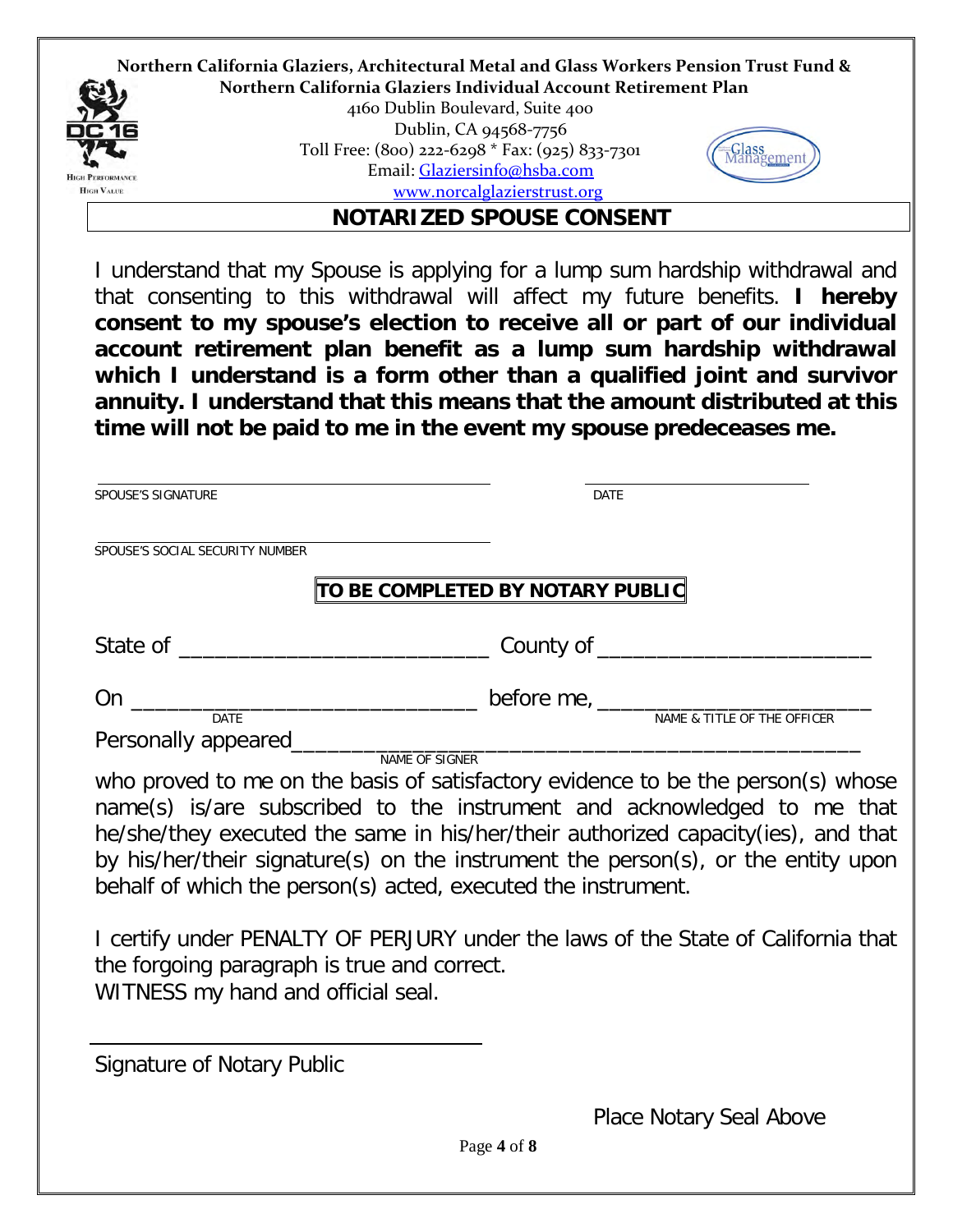

#### **No available other resources.**

#### **Please answer the following questions to support your application:**

Q. Can your financial need be relieved by accessing compensation or reimbursement by insurance?

 $A$ .

Q. Can your financial need be relieved by liquidating some of your assets, to the extent that such liquidation would itself not cause an immediate and heavy financial need?

 $A.$   $\overline{\phantom{a}}$ 

Q. Can your financial need be relieved by other distributions or loans from any other qualified retirement plan?

 $A$ .

Q. Can your financial need be relieved by borrowing from commercial sources on reasonable commercial terms **(list the commercial sources from which you have sought to borrow)**?

| А.        |  |  |  |
|-----------|--|--|--|
| Α         |  |  |  |
| А.<br>___ |  |  |  |
|           |  |  |  |

 $A$ .

No hardship distribution shall be made unless the Board determines that your hardship need cannot be satisfied from other resources reasonably available to you. For this purpose, your resources shall be deemed to include those assets of your spouse and minor children that are reasonably available to you. A distribution may be treated as necessary to satisfy financial need if the Board relies upon your representation that the need cannot otherwise be relieved.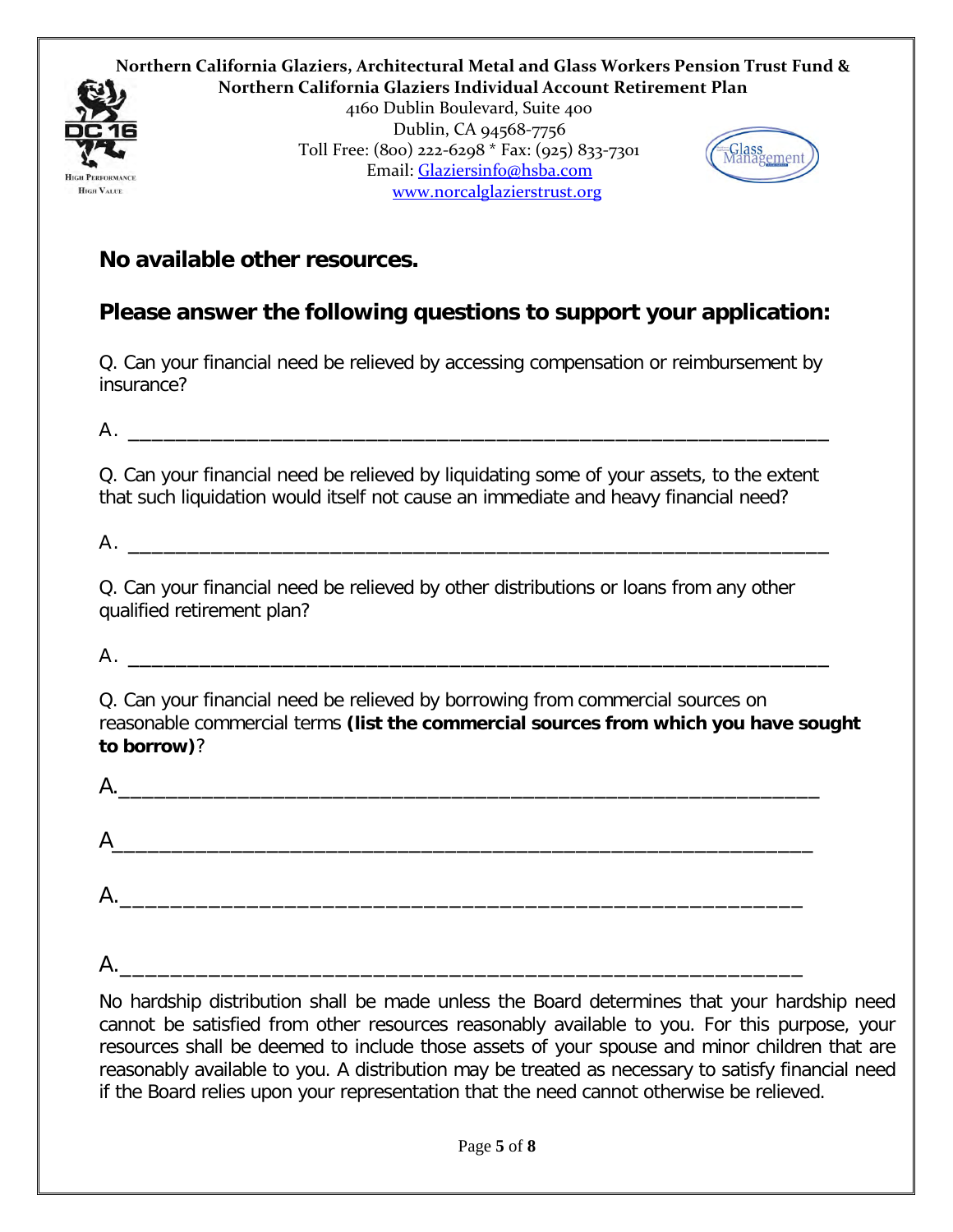

**Northern California Glaziers, Architectural Metal and Glass Workers Pension Trust Fund & Northern California Glaziers Individual Account Retirement Plan**

4160 Dublin Boulevard, Suite 400 Dublin, CA 94568-7756 Toll Free: (800) 222-6298 \* Fax: (925) 833-7301 Email: [Glaziersinfo@hsba.com](mailto:Glaziersinfo@hsba.com) [www.norcalglazierstrust.org](http://www.norcalglazierstrust.org/)



## **STATE OF CALIFORNIA (ONLY)**

Check one:

I elect to have NO State Income Tax withheld

I elect to have state Income Tax withheld in an amount equal to 10% of the Federal Tax

withholding.

### **APPLICANT DECLARATION:**

I hereby apply for benefits from the Northern California Glaziers Individual Account Plan. The above statements are true to the best of my knowledge and belief. I understand that a false statement may disqualify me for annuity benefits, and that the board of Trustees shall have the right to recover any payments made to me because of a false statement. I acknowledge that I have read the Plan Rules and Regulations and that any questions I have concerning them have been answered.

SIGNATURE DATE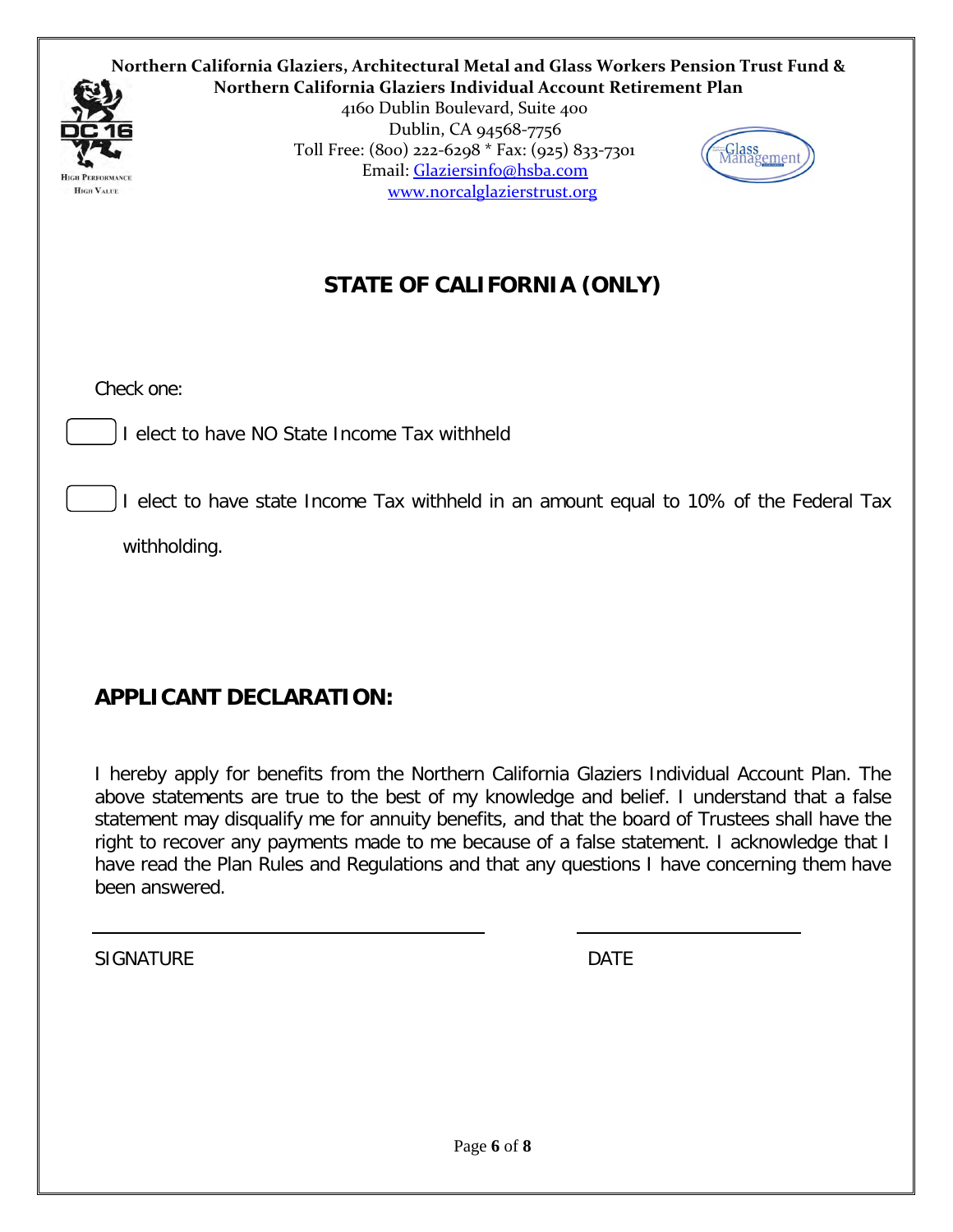

#### **Northern California Glaziers, Architectural Metal and Glass Workers Pension Trust Fund & Northern California Glaziers Individual Account Retirement Plan**

4160 Dublin Boulevard, Suite 400 Dublin, CA 94568-7756 Toll Free: (800) 222-6298 \* Fax: (925) 833-7301 Email: [Glaziersinfo@hsba.com](mailto:Glaziersinfo@hsba.com) [www.norcalglazierstrust.org](http://www.norcalglazierstrust.org/)



**INSTRUCTIONS FOR SUBMISSION OF PROOF OF HARDSHIP**

**The acceptable supporting documents are listed below. Submit a Photocopy of the applicable proof document requested below:**

### **Medical expenses deductible under Code Section 213 (d).**

Example of documentation required: Copy of medical bills

#### **The purchase of a principal residence.**

Example of documentation required: Loan documents outlining distribution required to relieve hardship.

#### **Tuition and related educational fees for the next 12 month of postsecondary education.**

Example of documentation required: Letter from University outlining fees and tuition for the next 12 months.

#### **To prevent eviction or foreclosure of principal residence.**

Example of documentation required: Copy of eviction or foreclosure notice outlining distribution required to relieve hardship.

#### **Burial or funeral expenses for a deceased Parent, spouse, child or dependant.**

Example of documentation required: Copy of bill outlining funeral costs.

#### **Expenses for the repair of damage to principal residence that would qualify for the casualty deduction under Section 165 of the code.**

Example of documentation required: Copy of bill showing total cost for repair.